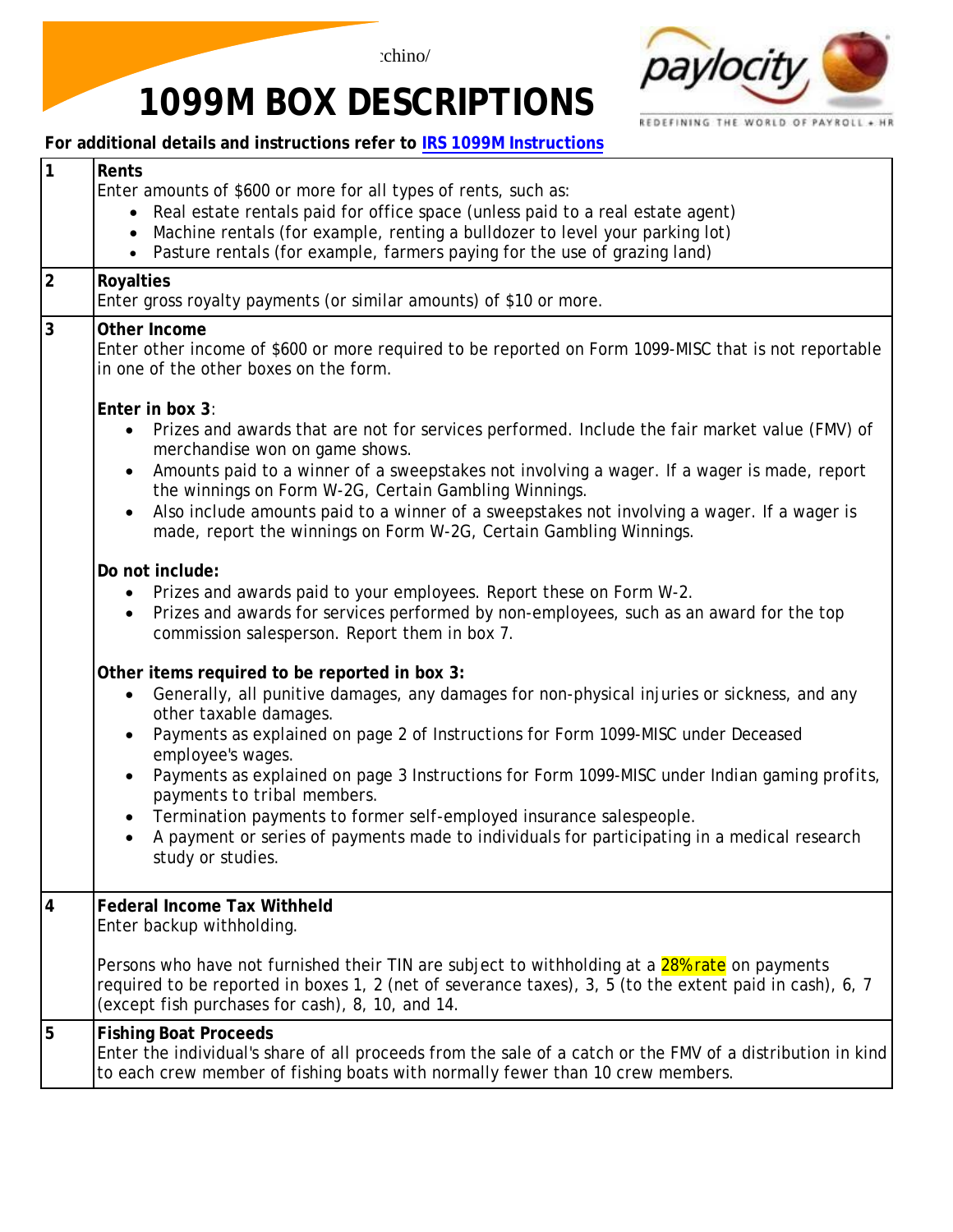| 6              | <b>Medical and Health Care Payments</b><br>Enter payments of \$600 or more made in the course of your trade or business to each physician or<br>other supplier or provider of medical or health care services.<br>Include payments made by medical and health care insurers under health, accident, and<br>$\bullet$<br>sickness insurance programs.<br>If payment is made to a corporation, list the corporation as the recipient rather than the<br>individual providing the services.<br>Payments to persons providing health care services often include charges for injections, drugs,<br>$\bullet$<br>dentures, and similar items. In these cases the entire payment is subject to information<br>reporting. You are not required to report payments to pharmacies for prescription drugs. |
|----------------|--------------------------------------------------------------------------------------------------------------------------------------------------------------------------------------------------------------------------------------------------------------------------------------------------------------------------------------------------------------------------------------------------------------------------------------------------------------------------------------------------------------------------------------------------------------------------------------------------------------------------------------------------------------------------------------------------------------------------------------------------------------------------------------------------|
|                | Generally, payments made under a flexible spending arrangement (as defined in section 106(c)(2)) or<br>a health reimbursement arrangement which is treated as employer-provided coverage under an<br>accident or health plan for purposes of section 106 are exempt from the reporting requirements of<br>section 6041.                                                                                                                                                                                                                                                                                                                                                                                                                                                                          |
| $\overline{7}$ | Nonemployee Compensation<br>Enter non-employee compensation of \$600 or more. Include:<br>Fees, commissions, prizes and awards for services performed as a non-employee<br>Other forms of compensation for services performed for your trade or business by an individual<br>$\bullet$<br>who is not your employee, and fish purchases for cash.<br>Oil and gas payments for a working interest, whether or not services are performed.<br>$\bullet$<br>Expenses incurred for the use of an entertainment facility that you treat as compensation to a<br>non-employee.                                                                                                                                                                                                                          |
|                | What is non-employee compensation? If the following four conditions are met, you must generally<br>report a payment as non-employee compensation.<br>You made the payment to someone who is not your employee;<br>You made the payment for services in the course of your trade or business (including<br>$\bullet$<br>government agencies and non-profit organizations);<br>You made the payment to an individual, partnership, estate, or, in some cases, a corporation;<br>You made payments to the payee of at least \$600 during the year.                                                                                                                                                                                                                                                  |
|                | Self-Employment Tax<br>Generally, amounts reportable in box 7 are subject to self-employment tax. If payments to individuals<br>are not subject to this tax and are not reportable elsewhere on Form 1099-MISC, report the payments<br>in box 3. However, report section 530 (of the Revenue Act of 1978) worker payments in box 7.                                                                                                                                                                                                                                                                                                                                                                                                                                                              |
|                | Non-qualified Deferred Compensation (Section 409A) Income<br>Include in box 7 the amount of all deferrals (plus earnings) reported in box 15b that are includible in<br>gross income because the non-qualified deferred compensation (NQDC) plan fails to satisfy the<br>requirements of section 409A. These amounts generally are subject to self-employment tax and are<br>also subject to a substantial additional tax under section 409A that is reported on the non-employee's<br>Form 1040. See Regulations sections 1.409A-1 through 1.409A-6                                                                                                                                                                                                                                             |
|                | <b>Golden Parachute Payments</b><br>A parachute payment is any payment that meets all of the following conditions.<br>The payment is in the nature of compensation.<br>$\bullet$<br>The payment is to, or for the benefit of, a disqualified individual.<br>$\bullet$<br>The payment is contingent on a change in the ownership of a corporation, the effective control<br>$\bullet$<br>of a corporation, or the ownership of a substantial portion of the assets of a corporation (a<br>change in ownership or control).<br>The payment has (together with other payments described in 1, 2, and 3, above, made to the<br>$\bullet$<br>same individual) an aggregate present value of at least three times the individual's base<br>amount.                                                     |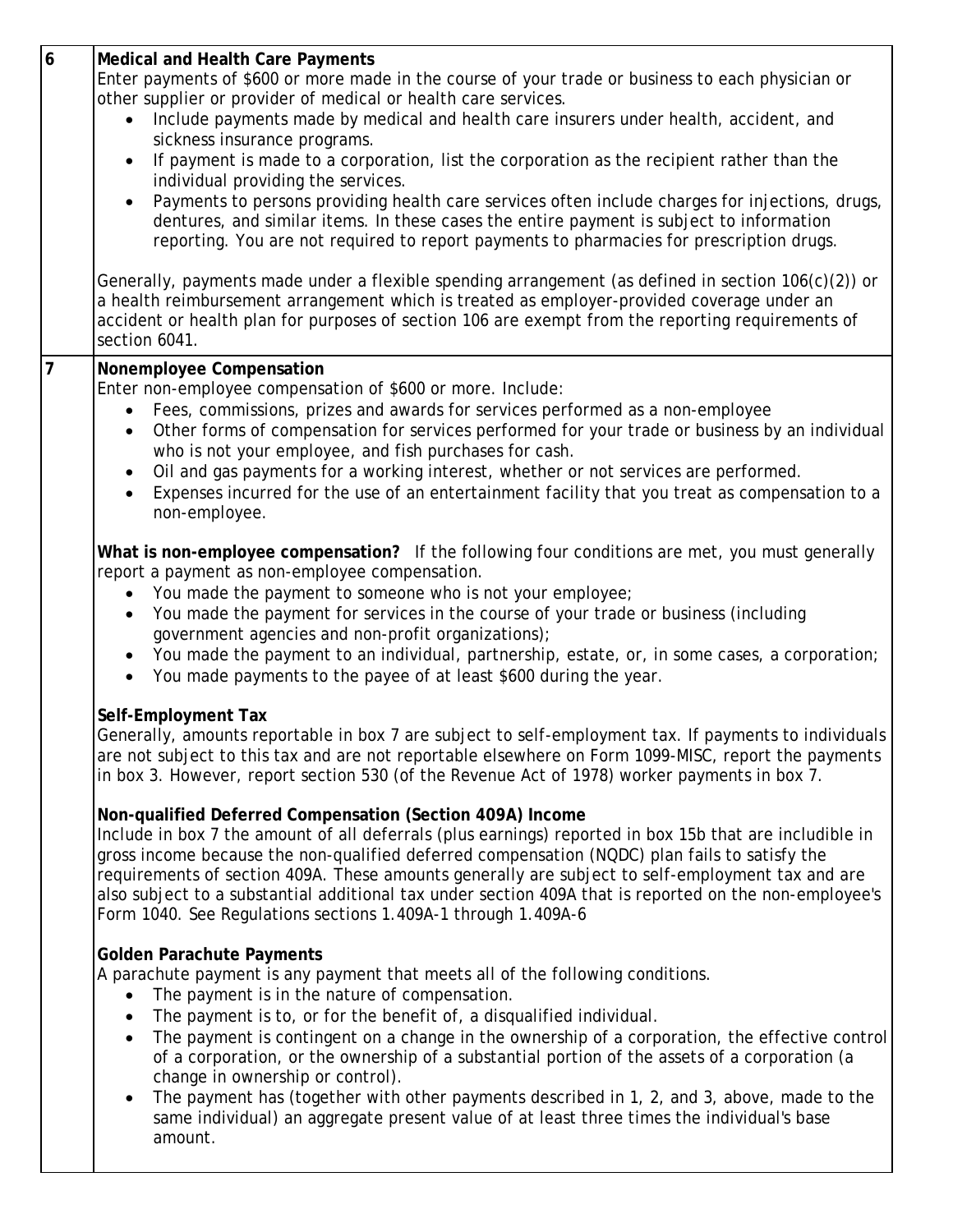|    | A disqualified individual is one who at any time during the 12-month period prior to and ending on the<br>date of the change in ownership or control of the corporation (the disqualified individual<br>determination period) was an employee or independent contractor and was, in regard to that<br>corporation, a shareholder, an officer, or a highly compensated individual.                                                  |
|----|------------------------------------------------------------------------------------------------------------------------------------------------------------------------------------------------------------------------------------------------------------------------------------------------------------------------------------------------------------------------------------------------------------------------------------|
|    | <b>Independent Contractor</b><br>Enter in box 7 the total compensation, including any golden parachute payment. For excess golden<br>parachute payments, see box 13 reporting instructions.                                                                                                                                                                                                                                        |
|    | Payments Not Reported in Box 7<br>Do not report in box 7, nor elsewhere on Form 1099-MISC, the cost of current life insurance protection<br>(report on Form W-2 or Form 1099-R); an employee's wages, travel or auto allowance, or bonuses<br>(report on Form W-2); or the cost of group-term life insurance paid on behalf of a former employee<br>(report on Form W-2).                                                          |
| 8  | Substitute Payments in Lieu of Dividends or Interest<br>Enter aggregate payments of at least \$10 received by a broker for a customer in lieu of dividends or<br>tax-exempt interest as a result of a loan of a customer's securities. For this purpose, a customer<br>includes an individual, trust, estate, partnership, association, company, or corporation.                                                                   |
|    | It does not include a tax-exempt organization, the United States, any state, the District of Columbia,<br>a U.S. possession, or a foreign government. File Form 1099-MISC with the IRS and furnish a copy to the<br>customer for whom you received the payment. Also, file Form 1099-MISC for and furnish a copy to an<br>individual for whom you received a payment in lieu of tax-exempt interest.                               |
|    | Substitute payment means a payment in lieu of (a) a dividend or (b) tax-exempt interest to the extent<br>that interest (including OID) has accrued while the securities were on loan.                                                                                                                                                                                                                                              |
| 9  | Payer Made Direct Sales of \$5,000 or More<br>Enter an "X" in the checkbox for sales by you of \$5,000 or more of consumer products to a person on<br>a buy-sell, deposit-commission, or other commission basis for resale (by the buyer or any other<br>person) anywhere other than in a permanent retail establishment. Do not enter a dollar amount in<br>this box.                                                             |
|    | If you are reporting an amount in box 7, you may also check box 9 on the same Form 1099-MISC.                                                                                                                                                                                                                                                                                                                                      |
|    | The report you must give to the recipient for these direct sales need not be made on the official<br>form. It may be in the form of a letter showing this information along with commissions, prizes,<br>awards, etc.                                                                                                                                                                                                              |
| 10 | <b>Crop Insurance Proceeds</b><br>Enter crop insurance proceeds of \$600 or more paid to farmers by insurance companies unless the<br>farmer has informed the insurance company that expenses have been capitalized under section 278,<br>263A, or 447                                                                                                                                                                             |
| 11 | Make no entries in this box                                                                                                                                                                                                                                                                                                                                                                                                        |
| 12 | Make no entries in this box                                                                                                                                                                                                                                                                                                                                                                                                        |
| 13 | <b>Excess Golden Parachute Payments</b><br>Enter any excess golden parachute payments. An excess parachute payment is the amount of the<br>excess of any parachute payment over the base amount (the average annual compensation for<br>services includable in the individual's gross income over the most recent 5 tax years). See Q/A-38<br>through Q/A-44 of Regulations section 1.280G-1 for how to compute the excess amount. |